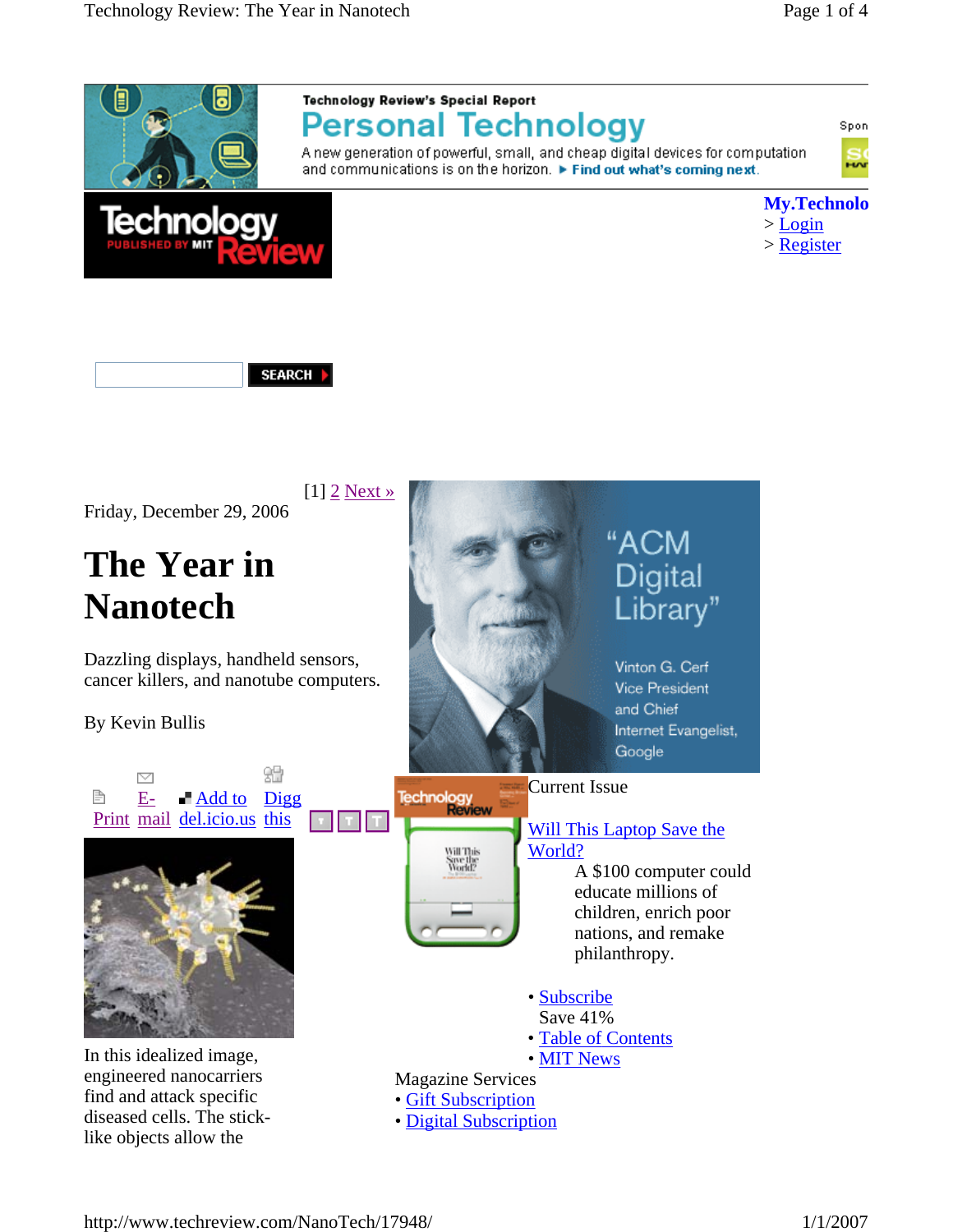nanocarriers to bind to particular cells. Credit: Patrick Hunziker, University of Basel, Switzerland Other readers liked:

- Cheap Drinking Water from the Ocean 6/12/2006
- Ultrastrong Carbon-Nanotube Muscles 12/8/2006
- Free Electricity from Nano Generators 4/27/2006
- High-Definition Carbon Nanotube TVs 11/24/2006
- Cloning Nanotubes 12/14/2006

### **Nanotubes light up displays.**

LCD computer monitors are quickly replacing old, bulky, cathode-ray-tube (CRT) screens. But CRTs are still prized for their excellent color rendition, wide viewing angles, and fast response time. These features are now coming to the flat screen in the form of CRT-like fieldemission displays, which, rather than using an electron gun a foot and a half behind the screen, light up pixels with millions of electron emitters placed within millimeters of the screen. In one version, developed by Canon and Toshiba, nanoscale gaps in a thin film emit electrons. Motorola uses carefully spaced carbon nanotubes. Field-emission displays have been around for years, but the nanotech is making them potentially less expensive, and thus competitive with other display technology. (See "High-Definition Carbon Nanotube TVs.") Nanotech is enabling other types of displays as well. MIT spinoff QD Vision, of Watertown, MA, is developing ultrathin and potentially flexible displays based on nanoscale semiconductor crystals called quantum dots. These would require much less energy than LCDs and feature more-vivid colors.

**Newsletters** Sign up to receive free daily and/or weekly updates from Technology Review MIT Insider Stories and breaking news from inside MIT about the latest research, innovations, and startups -- in a convenient monthly e-newsletter. Subscribe today • Reprints, Back Issues, Customer Service • Archives

Massachusetts Institute of Technology



**Technology** 

eview

**MARKETPLACE** 

**Find Customized Business Managed Hosting Solutions**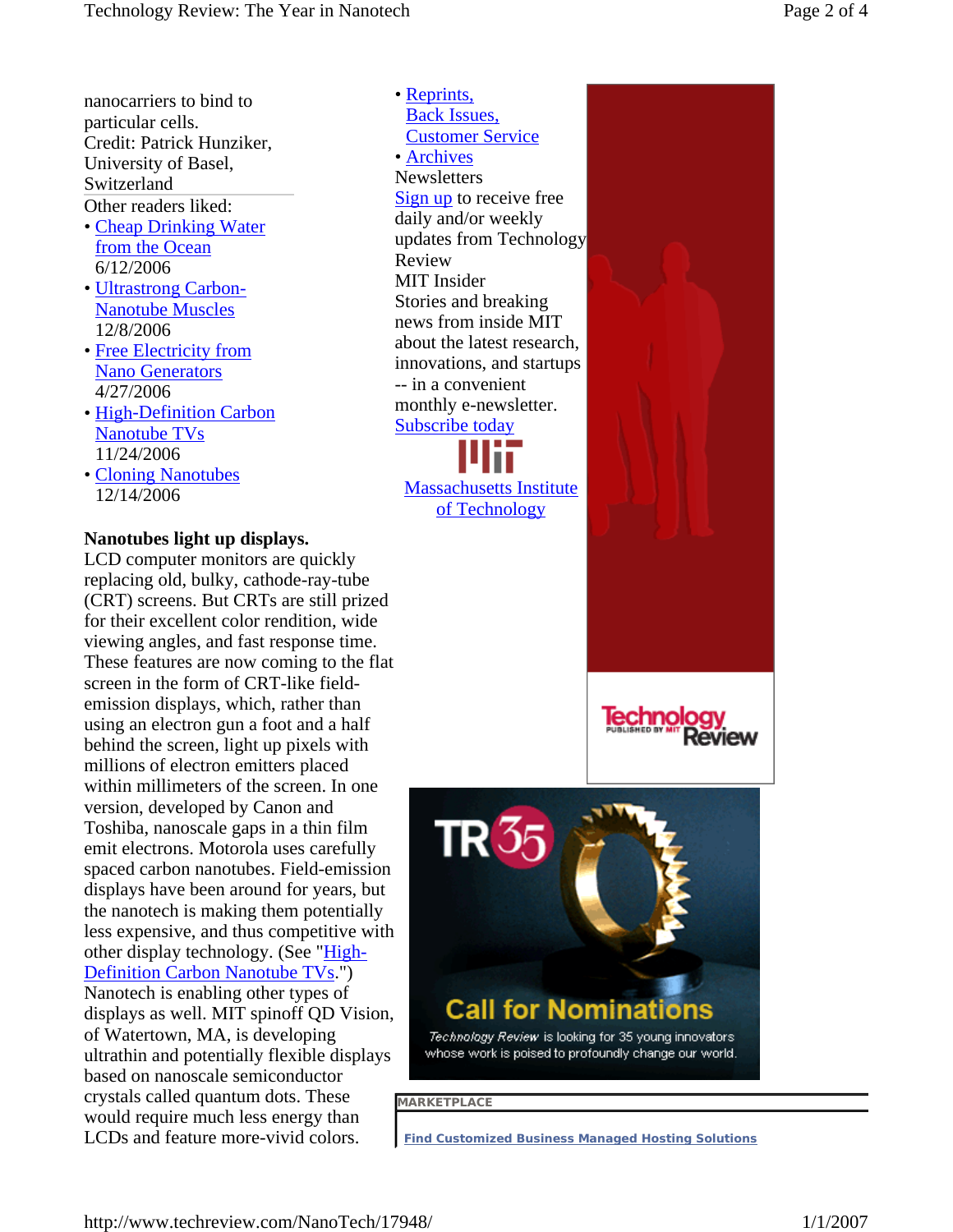#### (See "Nanocrystal Displays.")

Meanwhile, so-called electronic ink developed at MIT is starting to appear in commercial products, such as Sony's electronic book reader and a low-cost cell phone from Motorola. (See "A Good Read" and "Motorola's Dumb Phone.")

#### **iPod powered by sneakers?**

Researchers have developed zinc-oxide nanowires that can generate electricity from body movements, potentially leading to iPod-charging sneakers. The nanowires are grown to stand on end on an electrode. When the nanowires flex in response to jolts from people walking or other movements, electronic charges shift in the material, creating electric potential, or voltage. This leads to an electrical current once the nanowire is connected to a circuit. Although each nanowire makes a tiny amount of electricity, together they can easily be grown in dense arrays large enough to power small medical implants, such as micro-glucose sensors, and perhaps eventually in consumer electronics. (See "Free Electricity from Nano Generators.")

#### **Nanocures.**

Conventional cancer treatment can wreak havoc on the body. So researchers are developing technology smaller than the cancer cells that can seek them out, slip inside, and deliver a dose of deadly cancer medicine, leaving healthy cells untouched. Polymer nanospheres developed by researchers at MIT and Harvard University trick cancer cells into engulfing them. Unlike conventional chemotherapy, which may leave behind some cancer cells that can form new tumors, the nanosphere treatment releases drugs gradually to keep the cancer from coming back. (See "Single-Shot Chemo.") In an earlier-stage project, researchers in Switzerland are developing nanotech that mimics living cells, incorporating into hollow polymer spheres proteins that can open or close in

#### **Find IT Consultants**

Post Your Project for Free. Get Bids from Thousands of Pre-Screened Consultants.

**New Career: Connect Technology with Business Goals** Corporations need to coordinate business goals with the technology plan. You can play t

**Refurbished and Used Networking Equipment** Network Liquidators sells refurbished and used networking equipment for up to 95% off

**Metadata Management Software** Plug & play metadata management software for enterprise systems.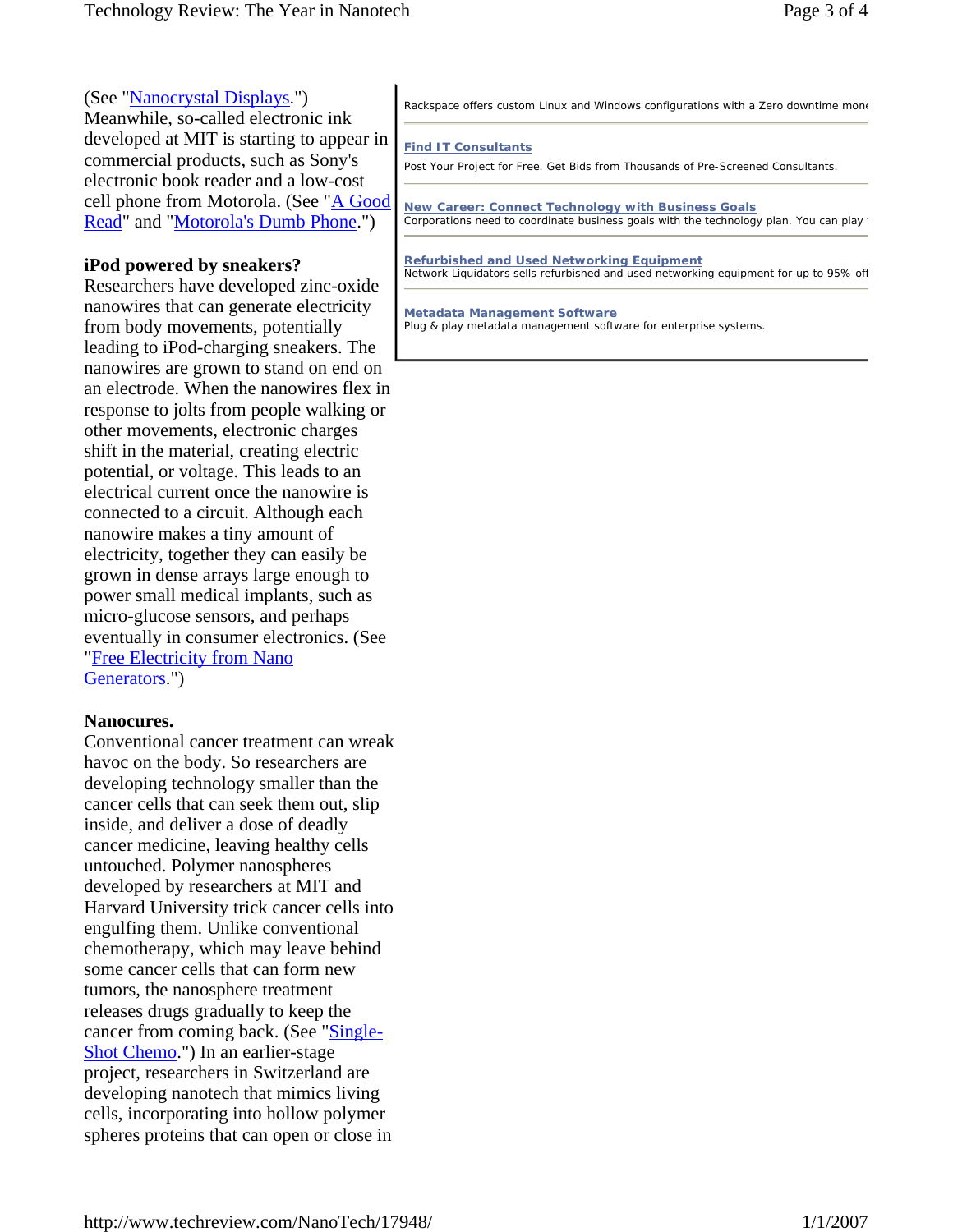response to signals in the environment, further improving the specificity of the treatment. (See "Cell-Like Nanoparticles for Attacking Disease.") As researchers race to develop new cancer-fighting nano tools, an important weapon will be computer modeling, which will help researchers identify materials and structures that can be used safely in the body. (See "Speeding Up Nanomedicine.") But perhaps the biggest impact of nanotechnology on health could be new ways of using nanostructures to purify water, since dirty water is a leading cause of disease worldwide. (See "Cheap Drinking Water from the Ocean" and "Cleaning Up Water with Nanomagnets.")  $[1]$  2 Next »

#### **Comments**

Don't be surprised by nanoguy 12/29/2006 1:34 PM

Add New Thread

- $\bullet$  About Us |
- $\bullet$  Privacy |
- $\bullet$  Terms of Use
	- Subscribe |
	- Advertise |
- Customer Service |
	- $\bullet$  Contact Us |
	- $\bullet$  Feedback |  $\bullet$  XML



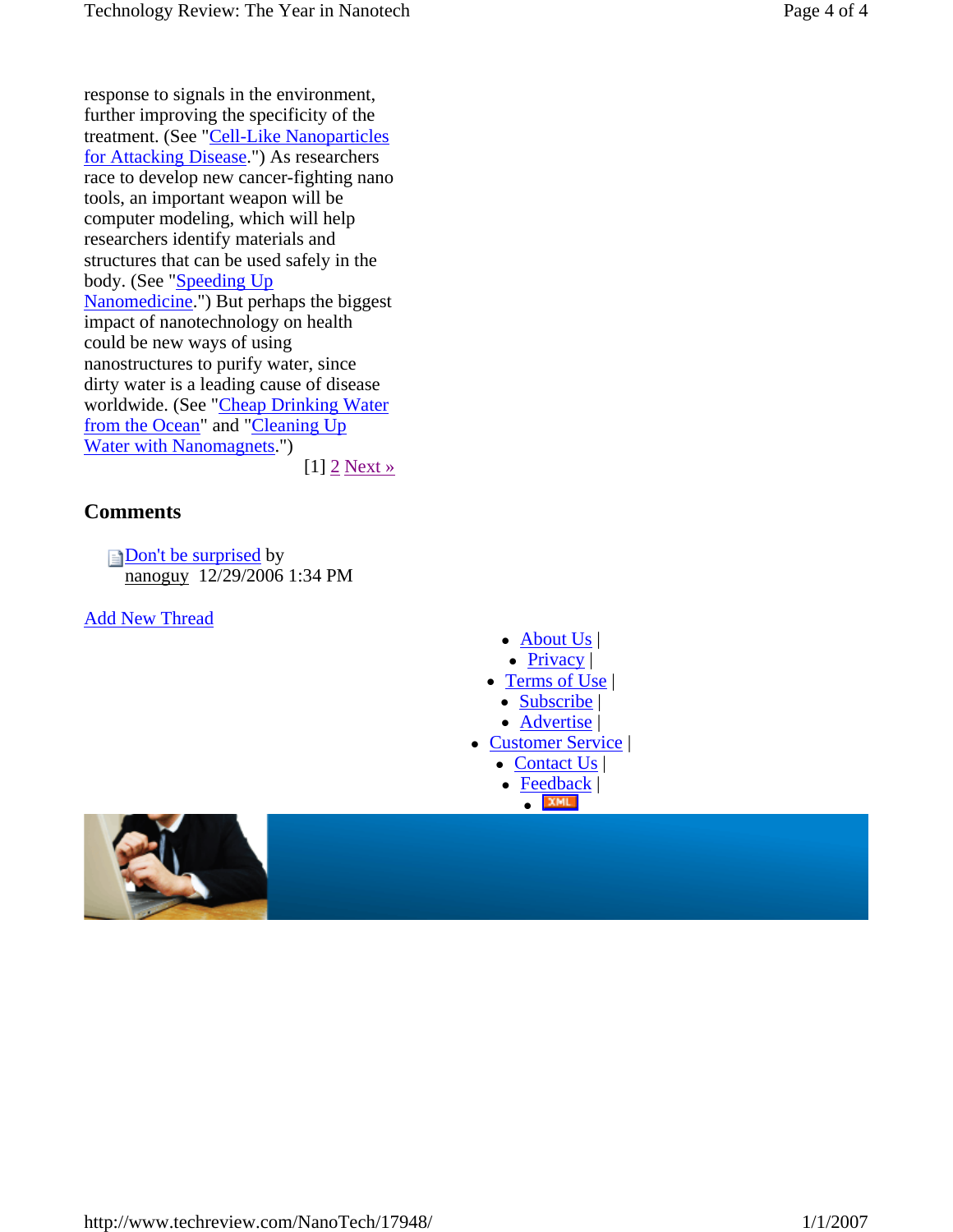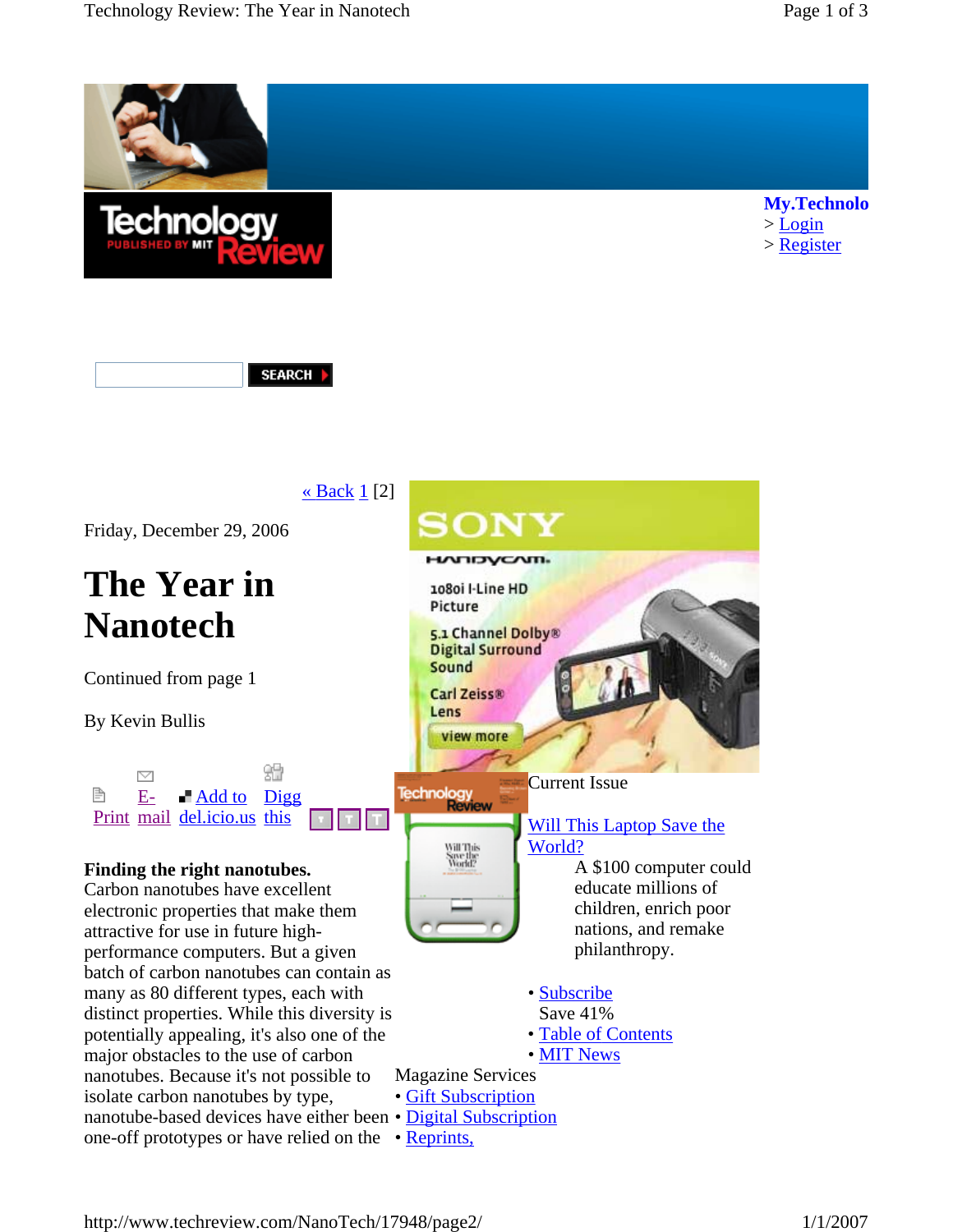average properties of bulk nanotubes. (See "Carbon Nanotube Computers.") However, a new technique based on an ultrafast centrifuge is now enabling researchers to sort nanotubes by their electronic properties, making it far easier daily and/or weekly to study them and develop new applications. (See "Nanotube Computing Review Breakthrough.") Another technique, in anMIT Insider earlier stage of development, could be even more precise. It "clones" specific nanotubes by chopping them up and then about the latest research, growing new nanotubes from these fragments. (See "Cloning Nanotubes.") According to one researcher, being able to isolate nanotube types is like having access to a new periodic table.

#### **Handheld chemical and biological sensors.**

Nanowires are ideal for detecting chemical weapons and even individual virus particles. That's because when such substances bind to nanowires, even in extremely low quantities, the wires' conductivity changes markedly. Researchers are moving closer to realizing such sensors by improving the speed of nanowire transistors. (See "Nanowire Transistors Faster than Silicon.") Others have developed a method for forming two different types of nanowires on the same surface to make energy-saving circuits that will rule out false positives, improving the accuracy of nanowire sensors. (See "Nanowire Computing Made Practical.") Hundreds of nanowire transistor-based circuits could easily be incorporated into a handheld device, allowing instant detection of hundreds of important chemical and biological materials.

#### **Mix-and-match electronic circuits.**

Although they offer advantages for particular applications in computing, nanoscale structures such as nanotubes and nanowires are unlikely to completely replace conventional transistors, at least in the near future. (See "The Future of Nanoelectronics.") Indeed, it would be

**Newsletters** Sign up to receive free updates from Technology Stories and breaking news from inside MIT innovations, and startups -- in a convenient monthly e-newsletter. Subscribe today Back Issues, Customer Service • Archives





# **Call for Nominations**

Technology Review is looking for 35 young innovators whose work is poised to profoundly change our world.

**MARKETPLACE** 

**Find IT Consultants**